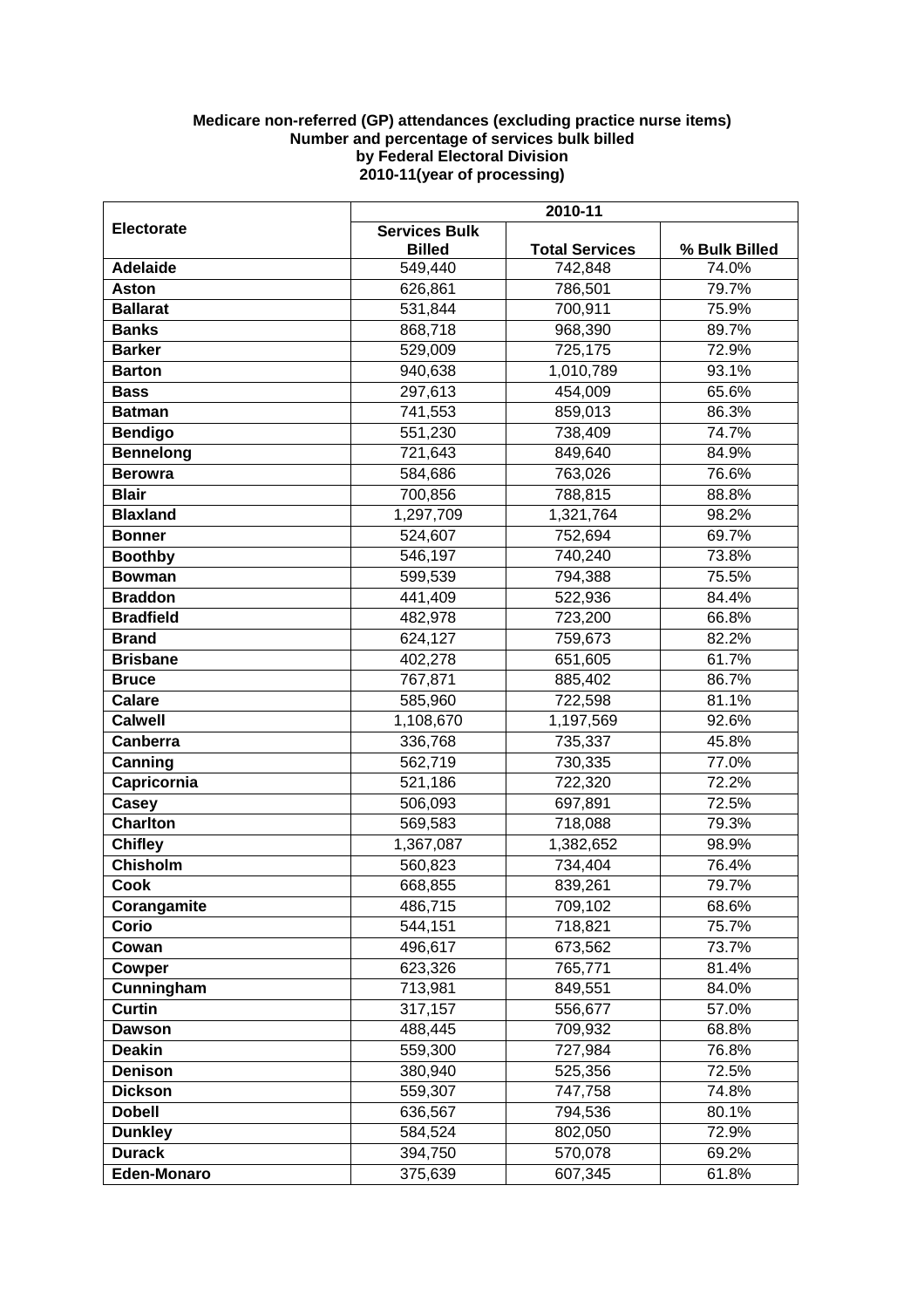|                        | 2010-11                               |                       |               |
|------------------------|---------------------------------------|-----------------------|---------------|
| <b>Electorate</b>      | <b>Services Bulk</b><br><b>Billed</b> | <b>Total Services</b> | % Bulk Billed |
| <b>Fadden</b>          | 734,117                               | 870,909               | 84.3%         |
| <b>Fairfax</b>         | 729,270                               | 846,334               | 86.2%         |
| <b>Farrer</b>          | 447,893                               | 641,460               | 69.8%         |
| <b>Fisher</b>          | 702,325                               | 807,773               | 86.9%         |
| <b>Flinders</b>        | 498,454                               | 754,877               | 66.0%         |
| <b>Flynn</b>           | 585,040                               | 733,716               | 79.7%         |
| Forde                  | 842,358                               | 910,941               | 92.5%         |
| <b>Forrest</b>         | 417,357                               | 604,465               | 69.0%         |
| <b>Fowler</b>          | 1,195,967                             | 1,217,362             | 98.2%         |
| Franklin               | 359,437                               | 512,735               | 70.1%         |
| <b>Fraser</b>          | 339,749                               | 731,965               | 46.4%         |
| <b>Fremantle</b>       | 457,129                               | 663,527               | 68.9%         |
| <b>Gellibrand</b>      | 709,147                               | 843,469               | 84.1%         |
| Gilmore                | 621,422                               | 761,716               | 81.6%         |
| <b>Gippsland</b>       | 615,895                               | 738,158               | 83.4%         |
| Goldstein              | 410,073                               | 683,646               | 60.0%         |
| Gorton                 | 1,048,279                             | 1,179,479             | 88.9%         |
| Grayndler              | 836,473                               | 923,277               | 90.6%         |
| Greenway               | 1,057,806                             | 1,091,108             | 96.9%         |
| Grey                   | 701,302                               | 824,671               | 85.0%         |
| Griffith               | 418,638                               | 649,884               | 64.4%         |
| Groom                  | 552,509                               | 730,484               | 75.6%         |
| <b>Hasluck</b>         | 558,809                               | 729,117               | 76.6%         |
| <b>Herbert</b>         | 555,022                               | 713,794               | 77.8%         |
| <b>Higgins</b>         | 372,747                               | 630,858               | 59.1%         |
| <b>Hindmarsh</b>       | 586,973                               | 775,858               | 75.7%         |
| <b>Hinkler</b>         | 678,943                               | 820,171               | 82.8%         |
| <b>Holt</b>            | 1,082,938                             | 1,233,577             | 87.8%         |
| Hotham                 | 627,713                               | 781,887               | 80.3%         |
| <b>Hughes</b>          | 799,455                               | 924,574               | 86.5%         |
| <b>Hume</b>            | 545,035                               | 707,585               | 77.0%         |
| <b>Hunter</b>          | 491,821                               | 681,256               | 72.2%         |
| Indi                   | 379,656                               | 597,058               | 63.6%         |
| <b>Isaacs</b>          | 718,971                               | 900,905               | 79.8%         |
| Jagajaga               | 544,553                               | 720,434               | 75.6%         |
| Kennedy                | 564,426                               | 724,577               | 77.9%         |
| <b>Kingsford Smith</b> | 800,315                               | 934,513               | 85.6%         |
| Kingston               | 748,158                               | 900,429               | 83.1%         |
| Kooyong                | 346,869                               | 577,504               | 60.1%         |
| La Trobe               | 630,145                               | 802,842               | 78.5%         |
| Lalor                  | 1,150,072                             | 1,264,661             | 90.9%         |
| Leichhardt             | 645,061                               | 788,498               | 81.8%         |
| <b>Lilley</b>          | 557,836                               | 797,554               | 69.9%         |
| Lindsay                | 1,028,991                             | 1,079,356             | 95.3%         |
| Lingiari               | 210,899                               | 280,238               | 75.3%         |
| Longman                | 738,978                               | 844,463               | 87.5%         |
| Lyne                   | 675,029                               | 790,829               | 85.4%         |
| Lyons                  | 400,680                               | 501,564               | 79.9%         |
| <b>Macarthur</b>       | 926,762                               | 982,432               | 94.3%         |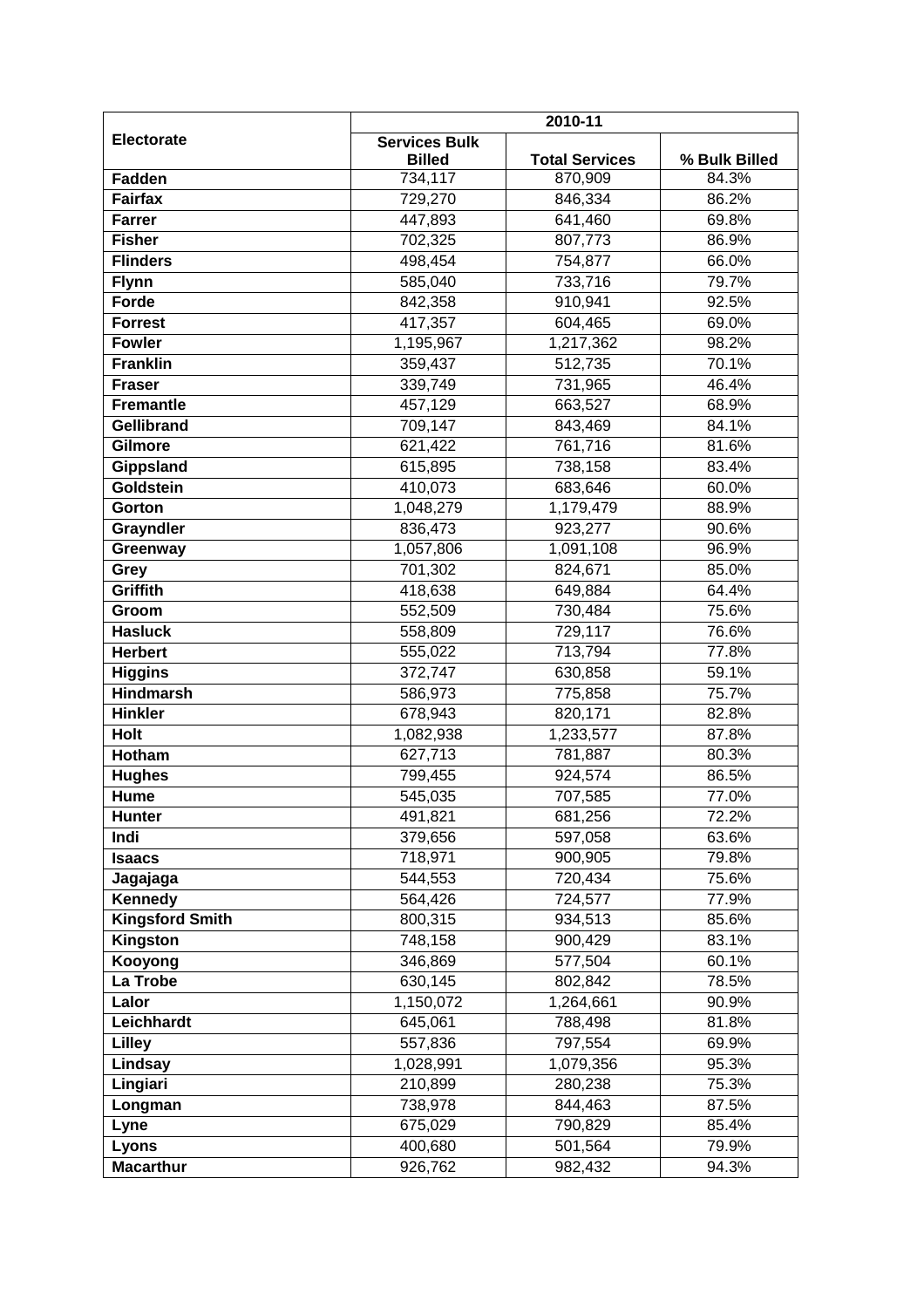|                        | 2010-11                               |                       |               |
|------------------------|---------------------------------------|-----------------------|---------------|
| <b>Electorate</b>      | <b>Services Bulk</b><br><b>Billed</b> | <b>Total Services</b> | % Bulk Billed |
| <b>Mackellar</b>       | 516,322                               | 738,803               | 69.9%         |
| <b>Macquarie</b>       | 691,338                               | 804,487               | 85.9%         |
| <b>Makin</b>           | 639,478                               | 779,318               | 82.1%         |
| <b>Mallee</b>          | 621,329                               | 736,441               | 84.4%         |
| <b>Maranoa</b>         | 546,746                               | 701,628               | 77.9%         |
| <b>Maribyrnong</b>     | 696,178                               | 830,232               | 83.9%         |
| <b>Mayo</b>            | 518,910                               | 744,769               | 69.7%         |
| <b>McEwen</b>          | 707,328                               | 913,743               | 77.4%         |
| <b>McMahon</b>         | 1,118,800                             | 1,144,026             | 97.8%         |
| <b>McMillan</b>        | 704,618                               | 810,023               | 87.0%         |
| <b>McPherson</b>       | 727,086                               | 881,285               | 82.5%         |
| <b>Melbourne</b>       | 674,208                               | 865,639               | 77.9%         |
| <b>Melbourne Ports</b> | 523,781                               | 753,563               | 69.5%         |
| <b>Menzies</b>         | 581,657                               | 741,514               | 78.4%         |
| <b>Mitchell</b>        | 792,041                               | 895,914               | 88.4%         |
| <b>Moncrieff</b>       | 755,590                               | 907,916               | 83.2%         |
| <b>Moore</b>           | 482,674                               | 684,237               | 70.5%         |
| <b>Moreton</b>         | 626,916                               | 775,087               | 80.9%         |
| <b>Murray</b>          | 486,853                               | 706,991               | 68.9%         |
| <b>New England</b>     | 437,748                               | 611,345               | 71.6%         |
| <b>Newcastle</b>       | 473,473                               | 647,729               | 73.1%         |
| <b>North Sydney</b>    | 519,016                               | 739,459               | 70.2%         |
| O'Connor               | 431,092                               | 588,417               | 73.3%         |
| Oxley                  | 784,347                               | 873,069               | 89.8%         |
| Page                   | 489,773                               | 674,908               | 72.6%         |
| <b>Parkes</b>          | 653,888                               | 796,887               | 82.1%         |
| Parramatta             | 1,139,067                             | 1,194,680             | 95.3%         |
| <b>Paterson</b>        | 566,357                               | 722,685               | 78.4%         |
| Pearce                 | 554,403                               | 700,252               | 79.2%         |
| <b>Perth</b>           | 499,599                               | 684,623               | 73.0%         |
| <b>Petrie</b>          | 647,766                               | 823,843               | 78.6%         |
| <b>Port Adelaide</b>   | 867,206                               | 993,324               | 87.3%         |
| Rankin                 | 954,371                               | 1,042,893             | 91.5%         |
| <b>Reid</b>            | 1,005,020                             | 1,064,226             | 94.4%         |
| Richmond               | 687,934                               | 820,250               | 83.9%         |
| Riverina               | 558,391                               | 732,497               | 76.2%         |
| Robertson              | 669,811                               | 804,974               | 83.2%         |
| Ryan                   | 383,679                               | 636,215               | 60.3%         |
| <b>Scullin</b>         | 912,190                               | 980,412               | 93.0%         |
| <b>Shortland</b>       | 583,590                               | 732,704               | 79.6%         |
| <b>Solomon</b>         | 249,147                               | 394,475               | 63.2%         |
| <b>Stirling</b>        | 483,295                               | 669,682               | 72.2%         |
| <b>Sturt</b>           | 533,059                               | 770,668               | 69.2%         |
| Swan                   | 475,811                               | 665,111               | 71.5%         |
| <b>Sydney</b>          | 686,201                               | 842,152               | 81.5%         |
| <b>Tangney</b>         | 405,006                               | 626,722               | 64.6%         |
| <b>Throsby</b>         | 824,394                               | 904,551               | 91.1%         |
| Wakefield              | 874,341                               | 998,934               | 87.5%         |
| Wannon                 | 449,713                               | 629,205               | 71.5%         |